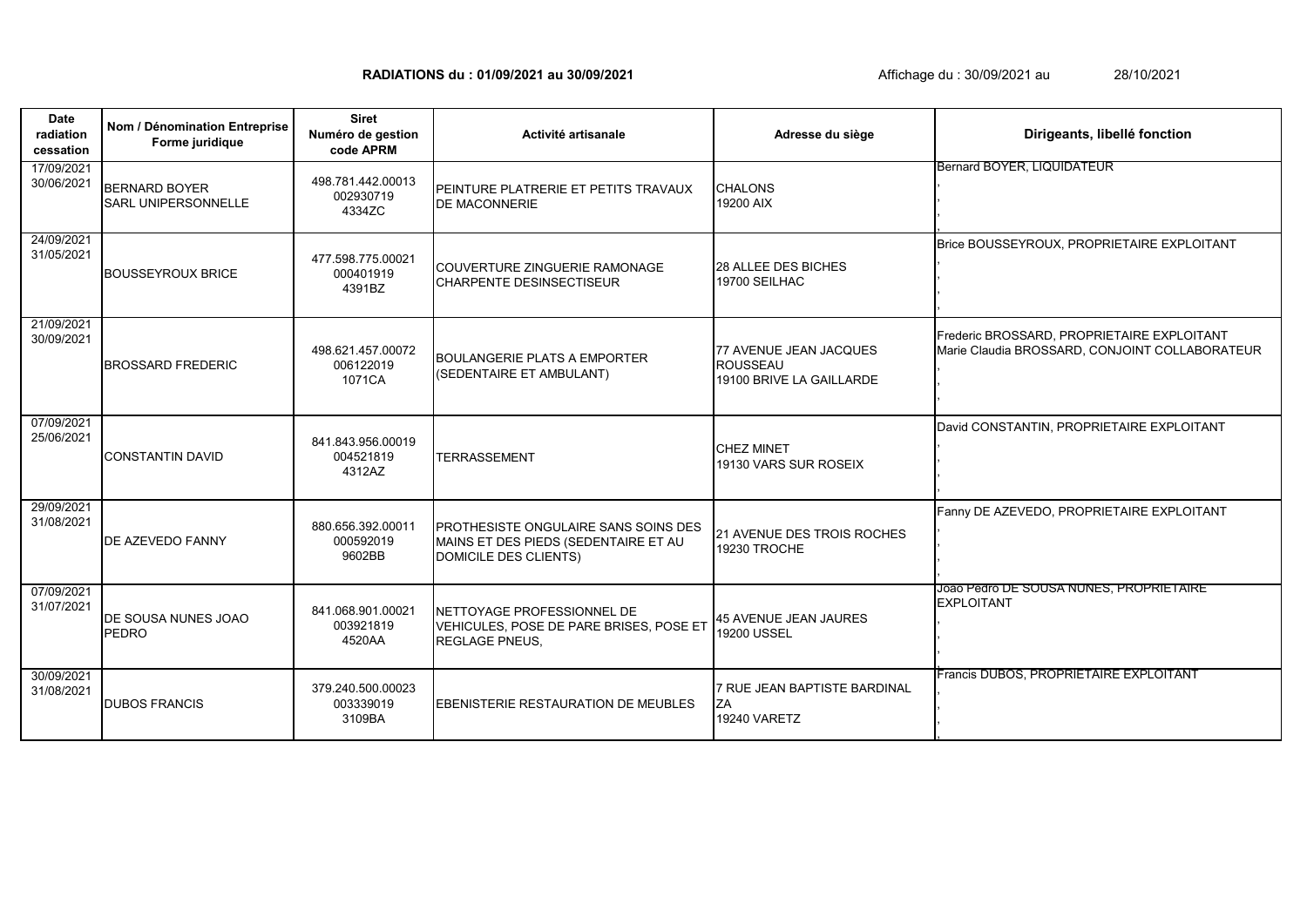| 07/09/2021               |                                  |                                          |                                                                                                                                                           |                                                                                          | Fabien DUMAS, PROPRIETAIRE EXPLOITANT        |
|--------------------------|----------------------------------|------------------------------------------|-----------------------------------------------------------------------------------------------------------------------------------------------------------|------------------------------------------------------------------------------------------|----------------------------------------------|
| 31/12/2020               | <b>DUMAS FABIEN</b>              | 802.738.914.00018<br>002881419<br>4339ZZ | PRESTATIONS DE SERVICES A LA PERSONNE.<br>ENTRETIEN DE LA MAISON ET TRAVAUX<br>MENAGERS, PETITS BRICOLAGES                                                | <b>20 RUE DU PIOLET</b><br>19210 LUBERSAC                                                |                                              |
| 15/09/2021<br>01/09/2021 | ESTRADE MARLENE                  | 812.889.558.00027<br>004421519<br>1629ZA | FABRICATIONS VENTE D'OBJETS EN BOIS<br>PLEXIGLASS ET DIVERS MATERIAUX<br>EBENISTE CREATIONS DE BIJOUX FANTAISIES 19000 TULLE<br><b>GRAPHISME BRODERIE</b> | 33 ROUTE DE SEIGNE                                                                       | Marlene ESTRADE, PROPRIETAIRE EXPLOITANT     |
| 23/09/2021<br>31/08/2021 | EYBOULET LAETITIA                | 814.211.900.00018<br>006011519<br>9602AA | <b>COIFFURE</b>                                                                                                                                           | <b>6 RUE DES HARAS</b><br>19200 SAINT EXUPERY LES ROCHES                                 | Laetitia EYBOULET, PROPRIETAIRE EXPLOITANT   |
| 09/09/2021<br>30/06/2021 | FRED MOTO<br>SARL UNIPERSONNELLE | 500.351.267.00025<br>004430719<br>4540ZP | <b>REPARATIONS MOTOS</b>                                                                                                                                  | <b>RUE LOUIS RODAS</b><br><b>PARC ENTREPRISE OUEST</b><br>19100 BRIVE LA GAILLARDE       | Jerome CHEZE, GERANT                         |
| 21/09/2021<br>30/09/2021 | <b>GOULEME CLAUDE</b>            | 339.642.225.00017<br>004948619<br>4332AA | MENUISERIE CHARPENTE COUVERTURE                                                                                                                           | LIEU DIT LA BORIE<br>19550 LAPLEAU                                                       | Claude GOULEME, PROPRIETAIRE EXPLOITANT      |
| 29/09/2021<br>13/01/2021 | <b>IPEK GOKHAN</b>               | 538.024.340.00035<br>000531719<br>4334ZC | PEINTURE, POSE DE PLAQUE DE PLATRE                                                                                                                        | 5 B AVENUE JEAN CHARLES RIVET<br>PORTE 155<br>19100 BRIVE LA GAILLARDE                   |                                              |
| 16/09/2021<br>31/07/2021 | <b>JANVIER GUY</b>               | 306.076.688.00028<br>002201719<br>4334ZB | <b>PEINTURE</b>                                                                                                                                           | <b>PUY BOUBOU</b><br>19500 COLLONGES LA ROUGE                                            | <b>Guy JANVIER, PROPRIETAIRE EXPLOITANT</b>  |
| 28/09/2021<br>30/11/2017 | LEJEUNE ERIC                     | 339.994.410.00050<br>001621219<br>4332AA | POSE DE MENUISERIES POSE DE<br><b>CHARPENTES</b>                                                                                                          | <b>25 ROUTE DU MAYNE</b><br>19130 SAINT CYR LA ROCHE                                     | <b>Eric LEJEUNE, PROPRIETAIRE EXPLOITANT</b> |
| 16/09/2021<br>31/08/2021 | LENFANT SANDRA                   | 508.462.314.00032<br>004551919<br>1439ZA | <b>FABRICATIONS D'OBJETS DECORATIFS EN</b><br>LAINE ET COTON TRICOT TISSAGE BRODERIE<br><b>FABRICATIONS DE TAPIS</b>                                      | 10 ALLEE HENRI POMPIER<br>19430 GOULLES                                                  | Sandra LENFANT, PROPRIETAIRE EXPLOITANT      |
| 01/09/2021<br>18/07/2021 | MALTO MARTIN                     | 849.314.331.00018<br>004702119<br>1041BZ | PLANTES A EPICES ET AROMATIQUES.<br>TRANSFORMATION EN HUILE ET TISANE                                                                                     | 71 BOULEVARD ROGER COMBES<br><b>BATIMENT MALRAUX BP JOLU</b><br>19100 BRIVE LA GAILLARDE | <b>Martin MALTO, PROPRIETAIRE EXPLOITANT</b> |
| 30/09/2021<br>31/08/2021 | <b>MARMOUX MAGALIE</b>           | 514.471.267.00021<br>003871719<br>1629ZA | <b>FABRICATION VENTE DE CREATIONS</b><br>ARTISANALES (OBJETS DE DECORATION,<br>PETITS MEUBLES, VETEMENTS, BIJOUX,<br><b>ARTICLES DIVERS)</b>              | LAVERGNE<br>19800 VITRAC SUR MONTANE                                                     | Magalie MARMOUX, PROPRIETAIRE EXPLOITANT     |